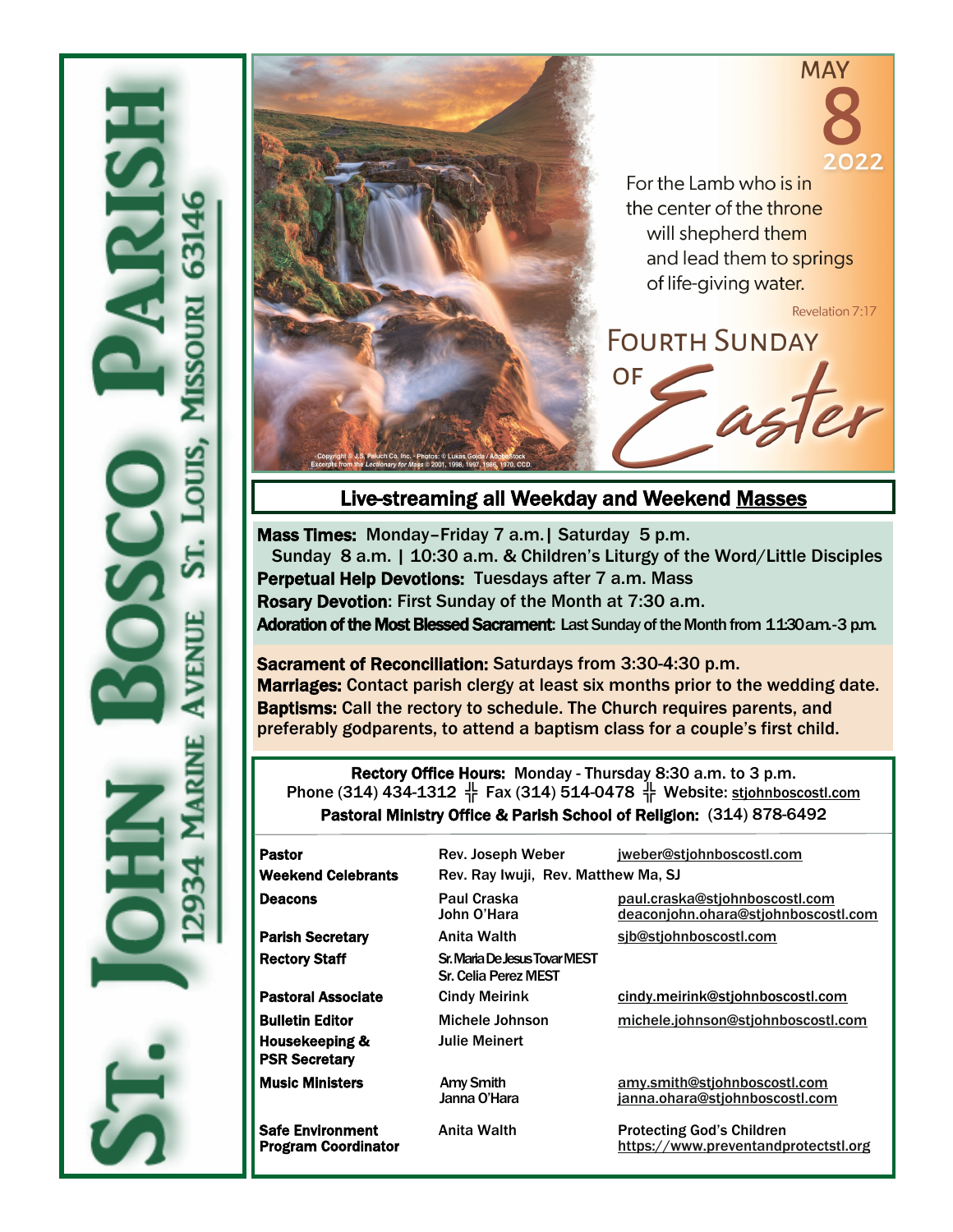# **PASTOR'S PAGE**

#### Dear Parishioners,

**Happy Mother's Day:** To all mothers, grandmothers, godmothers, aunts, etc.—a very special and warm greeting. In October 2020 Pope Francis said the following about mothers, especially addressing the role of the Blessed Mother:

#### **Mary's motherhood and womanhood**

*According to Pope Francis, Mary is the model of mother and woman. Her school is one of faith and life, and she teaches well the alphabet of human and Christian life.*

 *The Pope made the comment to some 200 students and professors of the Pontifical Theological Faculty "Marianum" of Rome, run by the Order of Servants of Mary (The Servites). This prestigious academic institution on Mariology also publishes Marianum, a wellknown journal on Marian theology.*

 *By going to the heart of her mystery, the Pope said, we can discover the wonders of her motherhood and her womanhood. Elizabeth recognized her as "mother of the Lord", the Pope said, and Jesus wanted us to walk in life with the best of mothers.*

#### **Mary's motherhood builds fraternity**

 *"Our Lady made God our brother, and as a mother can make the Church and the world more fraternal," the Pope said. The Church needs to rediscover her maternal heart, which beats for unity; but she also needs our Earth, to become again the home of all her children.*

 *Citing his latest encyclical, Fratelli tutti, he said, Our Lady "wants to give birth to a new world, where all of us are brothers and sisters, where there is room for all those whom our societies discard" (no. 278). "We need motherhood, those who generate and regenerate life with tenderness, because only gift, care and sharing keep the human family together."*

 *According to the Pope, a world without mothers, has no future. "Profits and profit alone do not give a future, on the contrary, they sometimes increase inequalities and injustices. Mothers, instead, make every child feel at home and give hope."*

 *As a mother, Mary teaches the art of meeting and walking together. In this regard, the Pope commended Marianum where different theological and spiritual traditions come together as in a large family, thus contributing also to ecumenical and interreligious dialogue.* **Mary's womanhood makes us a people**

*Speaking about Mary's womanhood, the Pope said, "Just as the mother makes the Church a family, so the woman makes us a people." This explains the natural popular piety to Our Lady, the Pope said, encouraging Mariology to follow and promote her, sometimes purify her, but always paying attention to the "signs of the Marian times" that run through our time.*

 *In this regard, the Pope drew attention to the role of women, saying it is essential for the Church and for the world. He regretted that many women do not receive the dignity due them. "The woman who brought God into the world, must be able to bring her gifts into history." He ended stressing, "Her genius and style are needed."*

**Confirmation:** Sincere congratulations to our newly confirmed members who were confirmed last Sunday at the Cathedral by Bishop Rivituso. Pray that the Spirit truly assists them in their lives!

**First Holy Communion:** Coming up next Sunday we will have First Communion for 23 young people in our Parish School of Religion.

I hope we all continue to have a blessed Easter Season … it continues until Pentecost, Sunday, June 5.

Faithfully yours, Fr. Joe Weber

| <b>MASS INTENTIONS FOR THE WEEK</b> |                                          |                  |                                          |  |  |
|-------------------------------------|------------------------------------------|------------------|------------------------------------------|--|--|
| Sun., $5/8$                         | <b>Fourth Sunday of Easter</b>           | Thurs., 5/12     | Easter Weekday/SS. Nereus &              |  |  |
| 8 a.m.                              | People of the Parish                     |                  | Achilleus, St. Pancras                   |  |  |
| $10:30$ a.m.                        | Mary Leona Weber                         | 7 a.m.           | Eileen Otti                              |  |  |
| Mon., $5/9$                         | <b>Easter Weekday</b>                    | Fri., $5/13$     | <b>Easter Weekday/Our Lady of Fatima</b> |  |  |
| 7 a.m.                              | <b>Russell Pautler</b>                   | 7 a.m.           | Tom Mason                                |  |  |
| Tues., 5/10                         | <b>Easter Weekday/St.</b> John of Avila, | Sat., 5/14       | St. Matthias                             |  |  |
|                                     | St. Damien de Veuster                    | $5$ p.m. (Vigil) | Ralph & Christine Lehmann                |  |  |
| 7 a.m.                              | <b>Delores Gronemeyer</b>                | Sun., 5/15       | <b>Fifth Sunday of Easter</b>            |  |  |
| Wed., 5/11                          | <b>Easter Weekday</b>                    | 8 a.m.           | People of the Parish                     |  |  |
| 7 a.m.                              | Barb Harris                              | $10:30$ a.m.     | George Buechter                          |  |  |